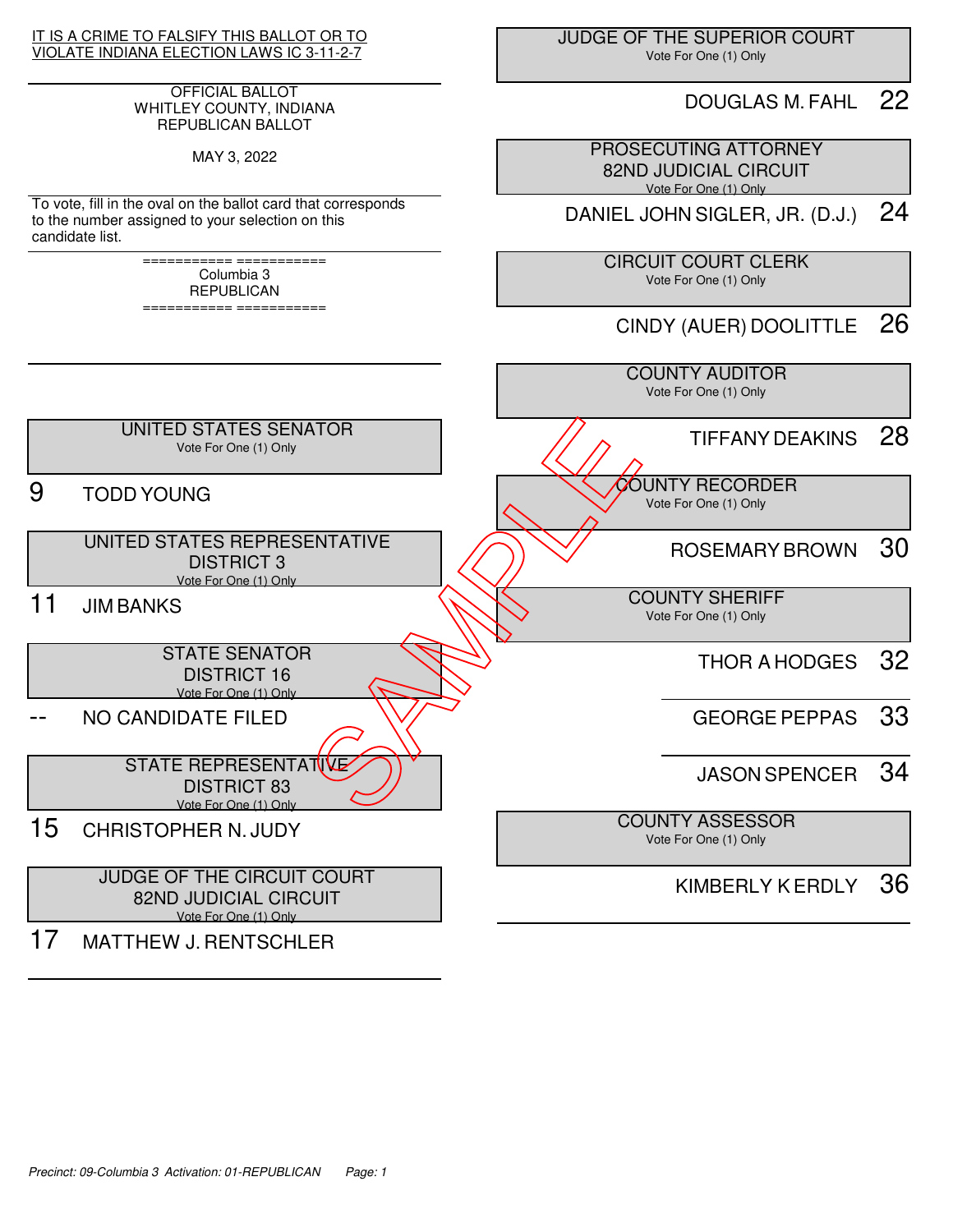### COUNTY COMMISSIONER DISTRICT 2 Vote For One (1) Only

- 42 TIMOTHY KUMFER
- 43 ROB SCHUMAN

### 44 NICKI VENABLE

| <b>COUNTY COUNCIL MEMBER</b> |  |
|------------------------------|--|
| <b>DISTRICT 2</b>            |  |
| Vote For One (1) Only        |  |

# 46 KIM WHEELER

 COLUMBIA TOWNSHIP TRUSTEE Vote For One (1) Only

- 48 MATTHEW R MINIER
- 49 MICHAEL G (MIKE) MYERS

 COLUMBIA TOWNSHIP BOARD MEMBER Vote For Three (3) Only 48 MATTHEW RMINIER<br>
49 MICHAEL G (MIKE) MYERS<br>
COLUMBIA TOWNSHIP BOARD MEMBER<br>
51 MATT BOYD<br>
52 MINDY MUCHOW<br>
53 BRANDON K SMITH

- 51 MATT BOYD
- 52 MINDY MUCHOW
-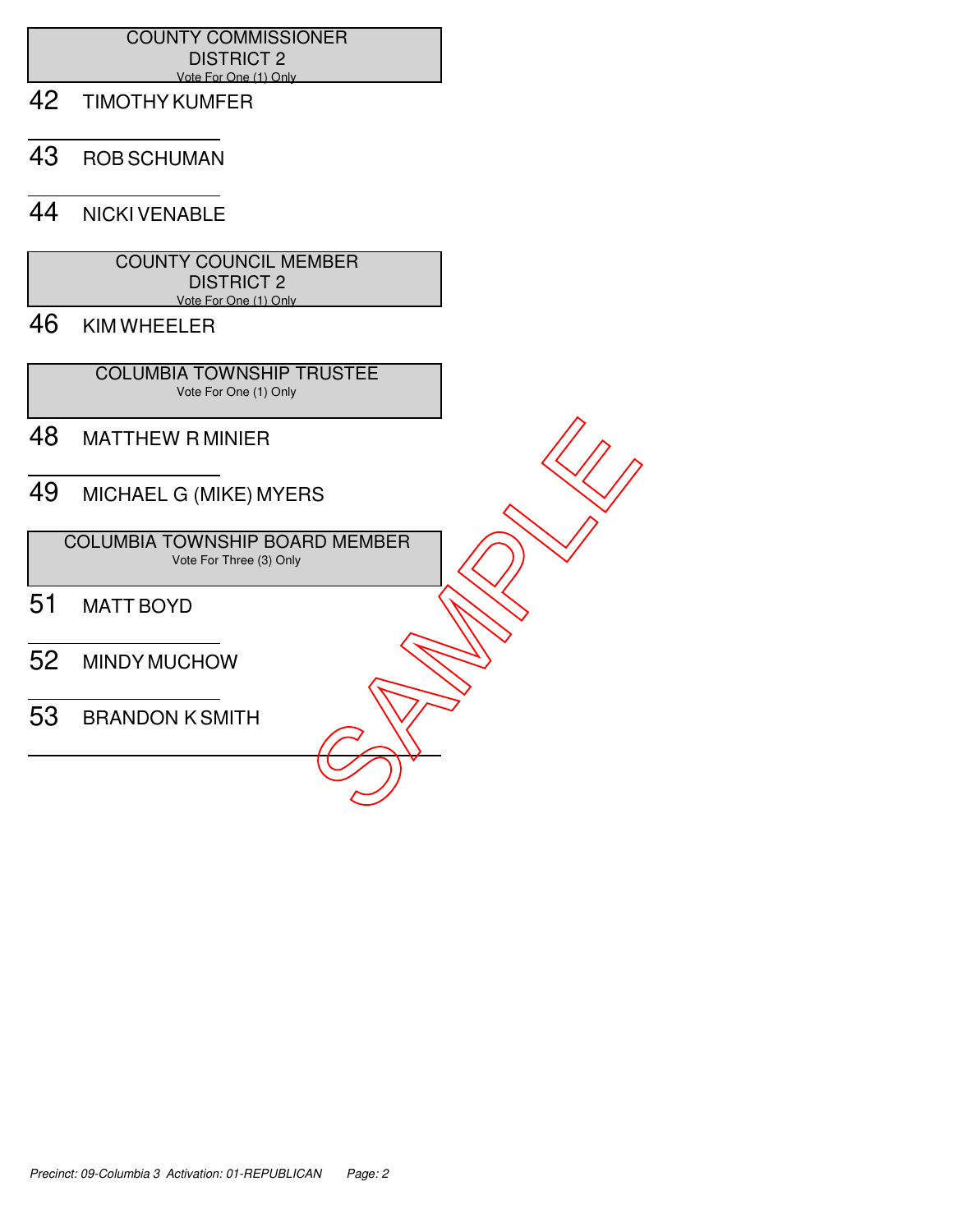- LEE BAATZ
- CHAD BANKS
- ED BANKS
- THERESA (GREEN) BAYSINGER
- JOHN BONEBRAKE
- MATT BOYD
- RYAN L DANIEL TRUDY LIPPLY JON MYERS LISA A NEELY JEFF OTT JAMES SCHORTGEN DENICE SPENCER DAMIEN STAFFORD SAMPLE<br>SAMPLE
- NICKI VENABLE
- CALEB WAKEMAN
- JOAN E WESTERN
- KAREN WESTERN
- LINDA ZIMMERMAN

Precinct: 09-Columbia 3 Activation: 01-REPUBLICAN Page: 3